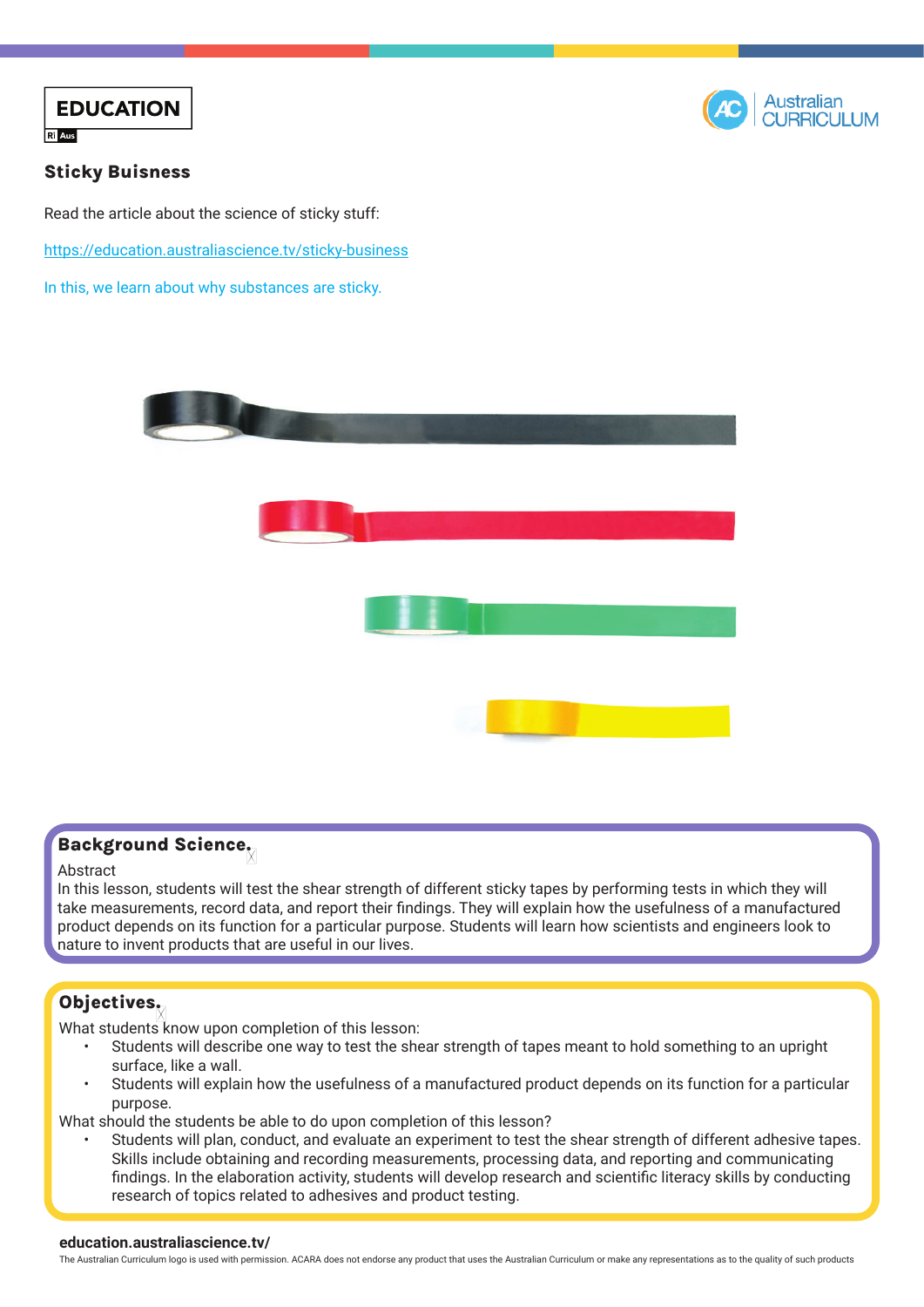# **EDUCATION**

 $R<sup>2</sup>$  Aus



## Apparatus:

Examples of various kinds of tapes to display in the opener and for testing:

- Masking tape
- Duct tape
- medical bandage tape
- clear packing tape
- cellophane tape,
- Post-it Notes™ \*
- Cream sandwich biscuit, such as an Oreo \*

\*(These are for the opener discussion/ teacher demo to show everyday examples of adhesion)

Testing track for each group:

- Roller ball testing track
- Ruler
- Scissors for cutting tape
- A4 piece of cardboard (folded lengthways into a V shape) \*
- carboard tubes e.g. inner tube from wrapping paper (cut in half lengthways) \*
- marbles, ball bearings
- measuring tape
- books or blocks to increase ramp incline
- protractor or smartphone app to measure the angle of incline
- Wipes to clean the test marble
- Cloth/rag to dry marble

\*(These are used to create the ramp/runway test track)

Other resources:

Graph paper

## Lesson Plan:

**Engagement**

1. Provide students with a sandwich cookie (two wafers with cream filling between e.g. Oreo). Ask students to twist the cookie layers and pull apart. Notice that the cream filling sticks to one cookie rather than falling off the cookie - the filling acts like a natural adhesive.

NB: If students conduct this demonstration, they can eat the cookie. Be sure, however, that in the experiment that follows, students are cautioned NOT to eat or drink anything else whilst carrying out the experiment.

2. Discuss how scientific observations of nature influence the manufacture and design of adhesive products. Show students the video below. In which graduate student Stephanie Lopez shows how Geckos have inspired polymer scientists at the University of Akron.

Watch the video: <https://youtu.be/qSMZkc4kw6U>

3. Link the research back to an everyday, real life example students can easily relate. Use the following scenario:

It's the day before the big end of term school dance and the committee is hurrying to finish hanging decorations all over the gym walls. Work is progressing when you notice that you're running out of tape to finish the job. So, you call together your helpers and ask them to look around for more tape and bring back whatever they find as soon as possible while you keep decorating. A few minutes later your helpers return - one has brought a roll of masking tape, another has some clear cellophane tape and some Duct tape, another has clear packaging tape, someone else has a package of Post-it Notes™, and somebody else went to the nurse's office to get medical bandage tape. Quite a selection, you think. There's not much time to waste wondering what tape to use - you're desperate - yet none of these choices were meant to stick decorations to the gym wall? You wish you knew how "sticky" these tapes are so that the decorations you put up, won't fall down in the middle of the dance.

#### **education.australiascience.tv/**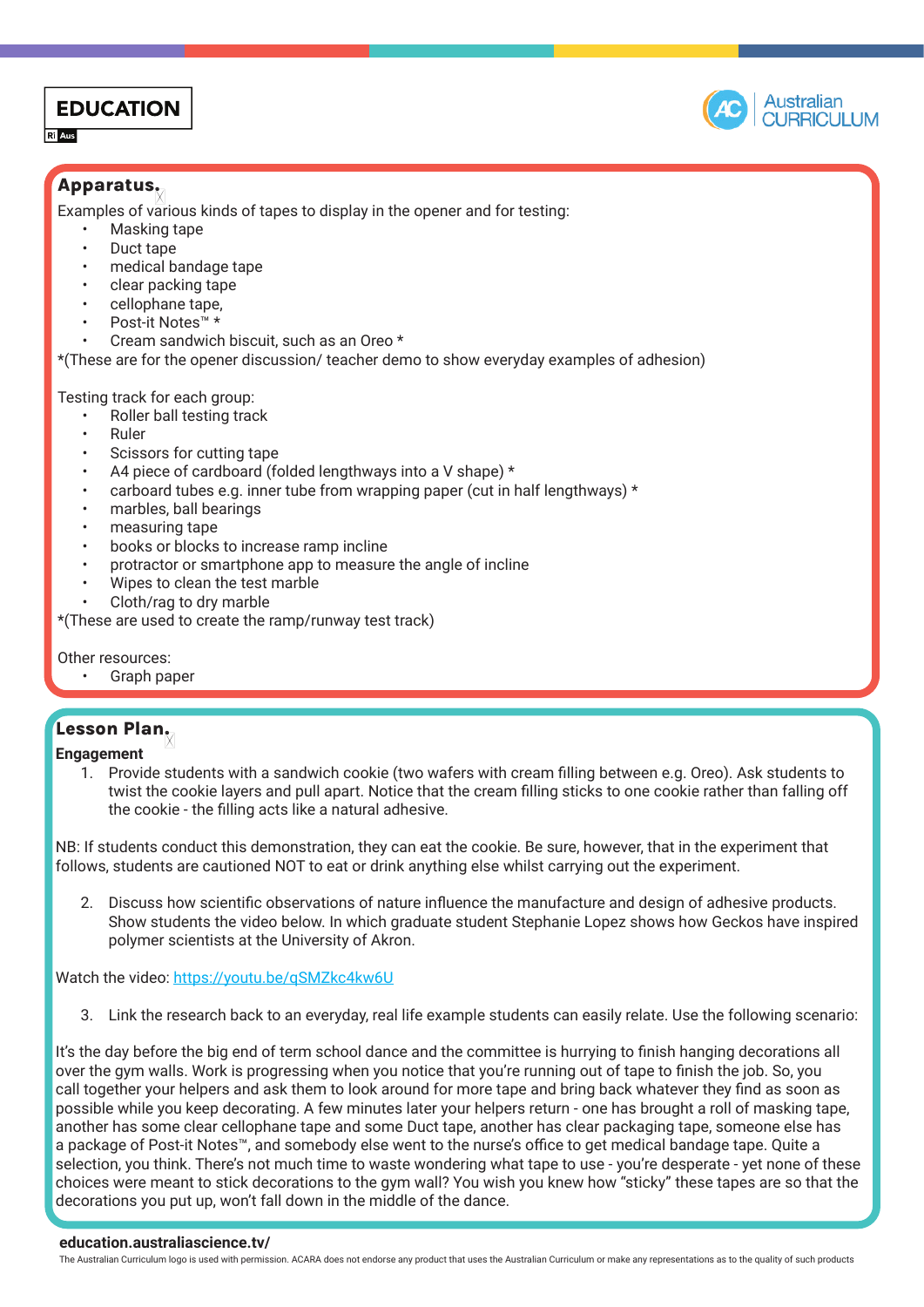

#### Assessment.

Checkpoint 1: Monitor students' answers to questions during planning and discussion to be sure everyone understands the aim of the lesson. Before proceeding, be sure that students understand the posed problem.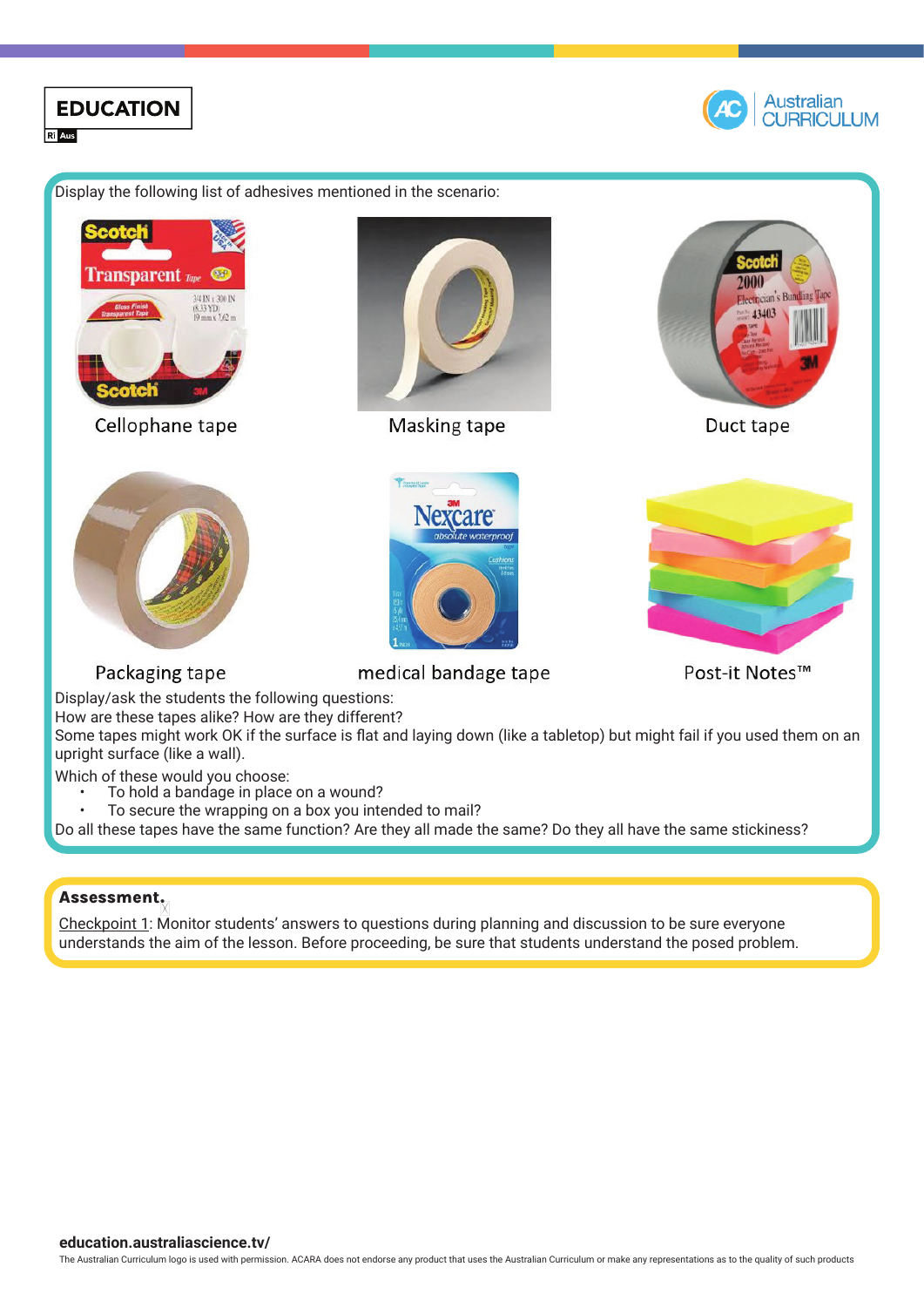



#### Exploration:

• Introduction (taken from **Student Activity**):

This article explained the science of why things are sticky.

We can describe stickiness in different ways. As you have already learned, adhesion describes how strongly the tape and the surface bond to each other. Cohesion describes how strongly the adhesive molecules on the tape attract and hold on to each other. Tack describes how quickly a bond forms between the tape and the surface.

Scientists customise tapes for specific uses by balancing adhesion, cohesion, and tack. For example, high-tack tape sticks quickly to a surface, but it may be difficult to move later.

How can we measure how sticky an adhesive tape is? This question is more complicated than it seems! In this lesson you will be examining the stickiness on various kinds of tape by conducting a simple test, the kind of testing that inventors and manufacturers use when they are working with new products. You should be able to determine how well the tape performs if you wanted to use the tape to hang something on a wall.

• Demonstrate set up of the apparatus, including how to construct the ramp and testing track.

The video link below shows the procedure for a similar experiment: *How to make a Sticky Tape Testing Apparatus* <https://youtu.be/mYDCSIVxTGI>

Watch the following video to gain an understanding of the experiment using a rolling ball test track. *Rolling Ball Test Track* [https://youtu.be/pSgD8E\\_J3Z0](https://youtu.be/pSgD8E_J3Z0)

Prior to the experiment, discuss the following points:

- Every group should test the 0° (control) elevation and approximately 10° and 20° elevations.
- Discuss how many angles of the incline (by number of books chosen to lift the board or the measurement of the incline of the ramp) should be tested. Ensure that each group uses the same angle of elevation and performs the same number of tests. This will allow for collation and comparison of class data.
- Before beginning the tests, have students create a **Hypothesis** (predict which tape will be the stickiest/least sticky and roll the greatest/shortest distance along the track.
- Have students identify the **dependent** and **independent variable**.
- Discuss the control of variables and the validity of the experimental procedure.

Ensure the students have formed the correct correlation (the farther the ball rolls down the test track, the weaker is the sticky tape or converse statement).

• Assist students to construct a data chart (sample table in **Student Activity**).

Experiment – have students carry out the experiment following the method in the **Student Activity**.

- Tests of the marble down the inclined tape-path should be repeated for a minimum of three tests per tape.
- Record distance marble travelled after each test; find the mean distance for each type of tape.

After the experiment:

#### **Assessment**

Checkpoint 2: Following completion of the experiment, have students report their findings using the **Evaluation** questions (see **Student Activity**) to assess their understanding of the scientific principles involved. Did their data support their predictions?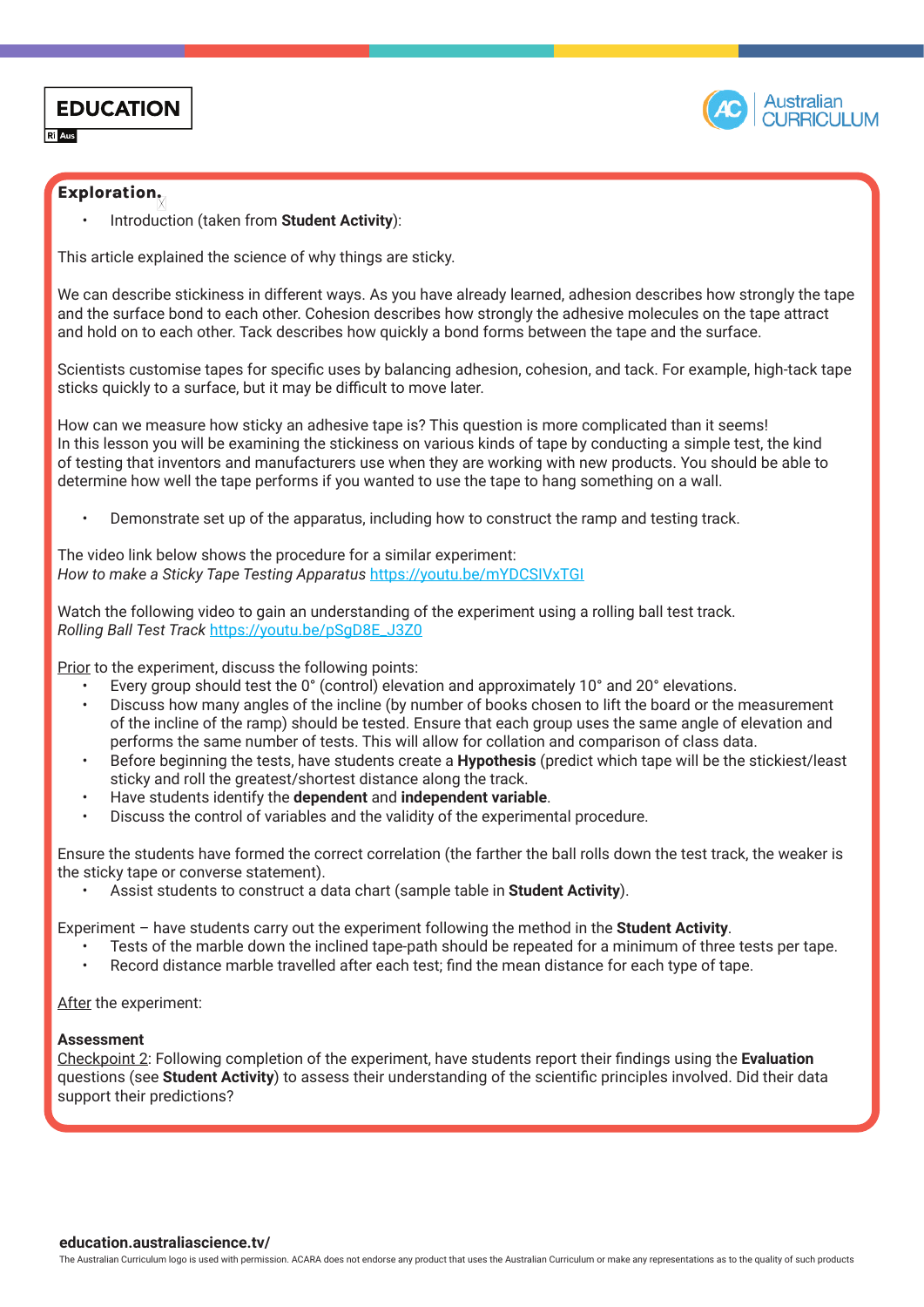



#### Explanation:

Discuss the theory behind the experiment (see **The Theory** in **Student Activity**)

In the discussion of the findings, highlight that their tests **only** examined the stickiness of the tape on a glass surface (the marble). Manufacturers of the tape would have to test **other** materials adherence to the tape before marketing the tape as effective on wood, plastic, paper, and other surfaces.

#### Elaboration:

To elaborate, read the label of the tapes chosen for the class tests to see what surfaces the manufacturer has determined the tape be used on effectively. Ask students how they think these surfaces were determined. (See **Want More?** in **Student Activity**)

Explain that there are many tests that products undergo before they come to our stores' shelves. For tape, there are basically two types of tests - one for **peel strength** and one for **shear strength** (see **The Theory** in **Student Activity**). Ask students how they might design a peel test for the tapes that they tested for shear. (See **Want More?** in **Student Activity**)

Student research project - searching for information on adhesives. Suggested topics include the following:

- History of adhesives
- Invention of Post-it Notes™
- Hot glue, "miracle" glue, "super" glue, specialty glues
- Glues used in surgery
- Glues used in making cars and other products
- Sticky substances in nature

#### Plenary:

Discuss the applications of adhesives:

Adhesive tapes are a commonly used product around the home, in school, at work, in hospitals, and in industry. Tapes are made for various purposes, so their stickiness varies.

Link to use of adhesives in space. How would the environment differ? What other factors would scientists designing and testing adhesive tapes for use in space need to consider?

## Other Considerations:

Grouping Suggestions: Groups of four recommended, materials manager/waste disposer, product tester, data recorder, and results reporter.

Pacing/Suggested Time: Introduction, testing, reporting, discussion, and assessment. These stages could be carried out over several consecutive lessons as an Investigation or students could be given pre prepared materials to accommodate a shorter lesson.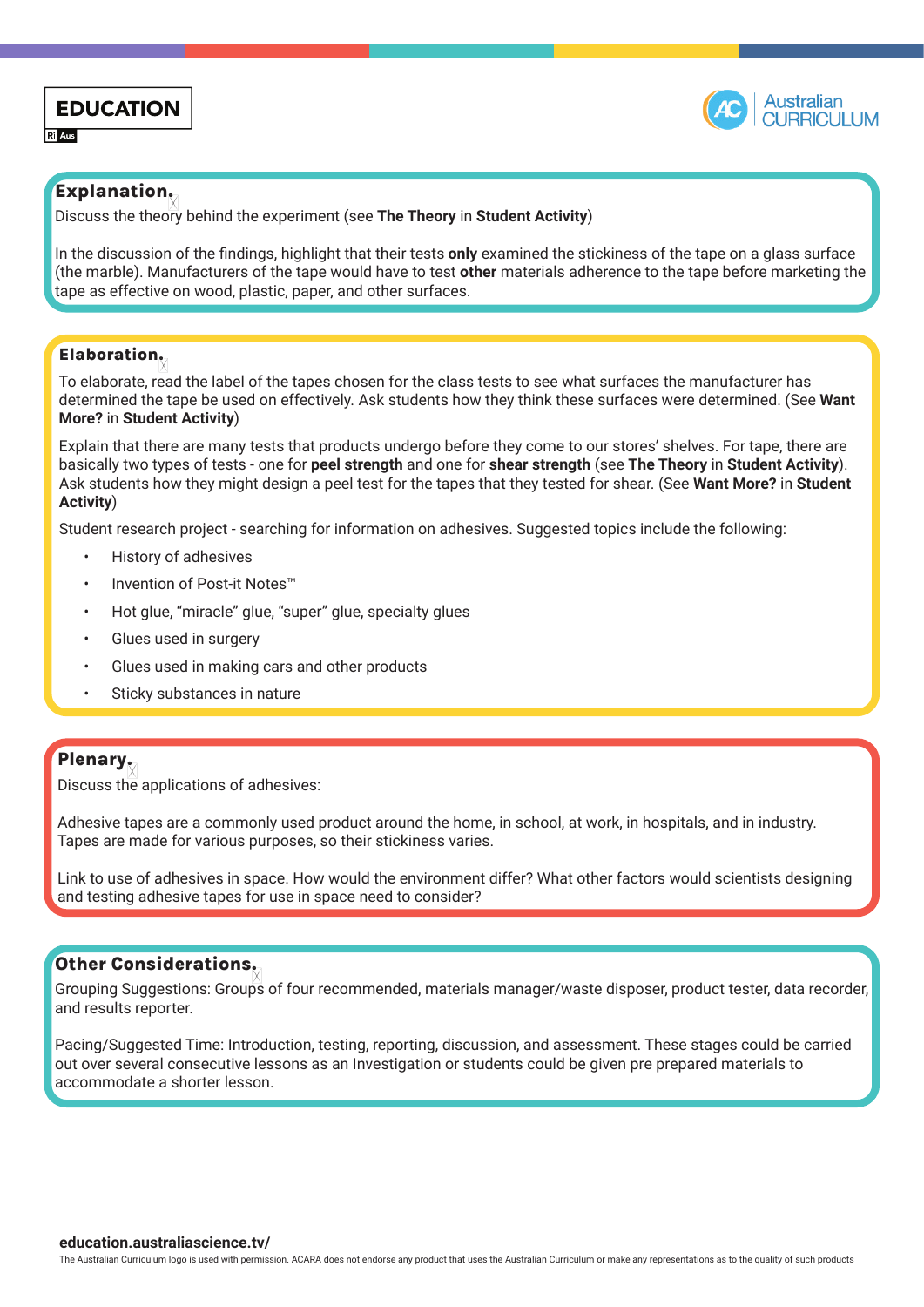# **EDUCATION Ri** Aus



| <b>SCIENCE UNDERSTANDING TOPICS</b> |                                      |                                    |                                           |                                    |
|-------------------------------------|--------------------------------------|------------------------------------|-------------------------------------------|------------------------------------|
| <b>YEAR</b>                         | <b>BIOLOGICAL</b><br><b>SCIENCES</b> | <b>CHEMICAL</b><br><b>SCIENCES</b> | <b>EARTH AND SPACE</b><br><b>SCIENCES</b> | <b>PHYSICAL</b><br><b>SCIENCES</b> |
| $\mathbf R$                         |                                      |                                    |                                           |                                    |
| 1                                   |                                      |                                    |                                           |                                    |
| $\overline{2}$                      |                                      |                                    |                                           |                                    |
| $\mathbf{3}$                        |                                      |                                    |                                           |                                    |
| 4                                   |                                      |                                    |                                           |                                    |
| 5                                   |                                      | ACSSU077                           |                                           |                                    |
| 6                                   |                                      |                                    |                                           |                                    |
| $\overline{\mathbf{z}}$             | <b>ACSSU112</b>                      |                                    |                                           |                                    |
| 8                                   |                                      | <b>ACSSU152</b><br><b>ACSSU225</b> |                                           |                                    |
| $\boldsymbol{9}$                    |                                      | ACSSU178                           |                                           |                                    |
| 10                                  |                                      | <b>ACSSU186</b>                    |                                           |                                    |